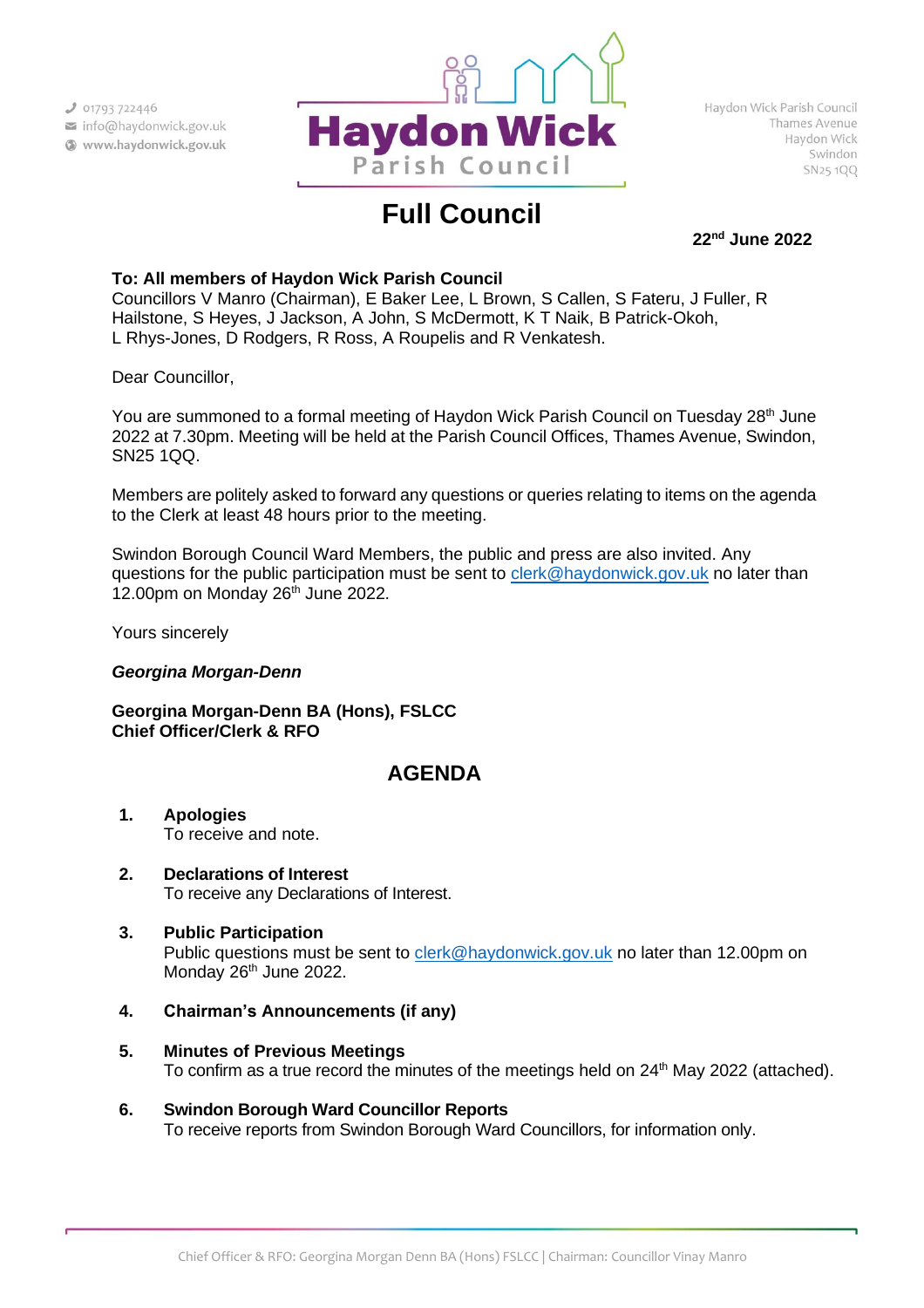

# **7. Councillors Reports**

To receive reports from members on attendance at external meetings or events and an opportunity for members to bring matters of interest to the attention of the Council for information or future discussion.

### **8. Chief Officer's Report**

To update on issues and actions since the last meeting that do not appear on the agenda. For information only.

**9. Community Development Committee 7 th June 2022: Community Grants Scheme** To note an accrual error of £1,350.00 occurred in the finances which means the grants budget for 2022/2023 will be overspent.

#### **10. Finance & Policy Committee 21st June 2022 Recommendations**

To receive a presentation from the Deputy RFO on the AGAR and Accounting Statements (attached).

**11. Annual Governance and Accountability Return (AGAR) 2021/22: Annual Governance Statement**

To resolve that the Annual Governance Statement assertions 1-8 be affirmed and that assertion 9 be declined due to the late submission of the annual return for the King George V Trust (attached).

**12. Annual Governance and Accountability Return (AGAR) 2021/22: Annual Statement** To resolve that the Annual Accounting Statements be approved (attached).

#### **13. Accounting Statements 2021/22**

To resolve the Accounting Statements 2021/22 be approved (attached).

### **14. Policy Updates**

To resolve to adopt the revised policies:

- A) Financial Regulations
- B) Procurement Policy
- C) Financial Authorisations
- D) Fire, Health & Safety (attached).

#### **15. Fuel Consumption and Fuel Cards**

To receive a report on fuel consumption for Parks & Open Spaces grounds maintenance. To include the changes to legislation, escalating costs affecting this year's budget and a review of the Allstarz Fuel Card agreement (tabled).

#### **16. Happy To Chat Benches**

To discuss alternative locations for Happy To Chat Benches following a series of antisocial behaviour in the current Greenmeadow location.

#### **17. Swindon Borough Council's (SBC) Independent Remuneration Panel Survey**

To note SBC's Independent Remuneration Panel Survey and for Parish Councillors to submit a response by 15<sup>th</sup> July 2022 (attached).

#### **18. SBC Peer Review Outcome Report & Actions**

To note the outcome of the LGA Corporate Peer Challenge and action for SBC to improve liaison with parishes (attached).

#### **19. Items for the next Agenda**

To propose agenda items for the Full Council meeting on Tuesday 26<sup>th</sup> July 2022.